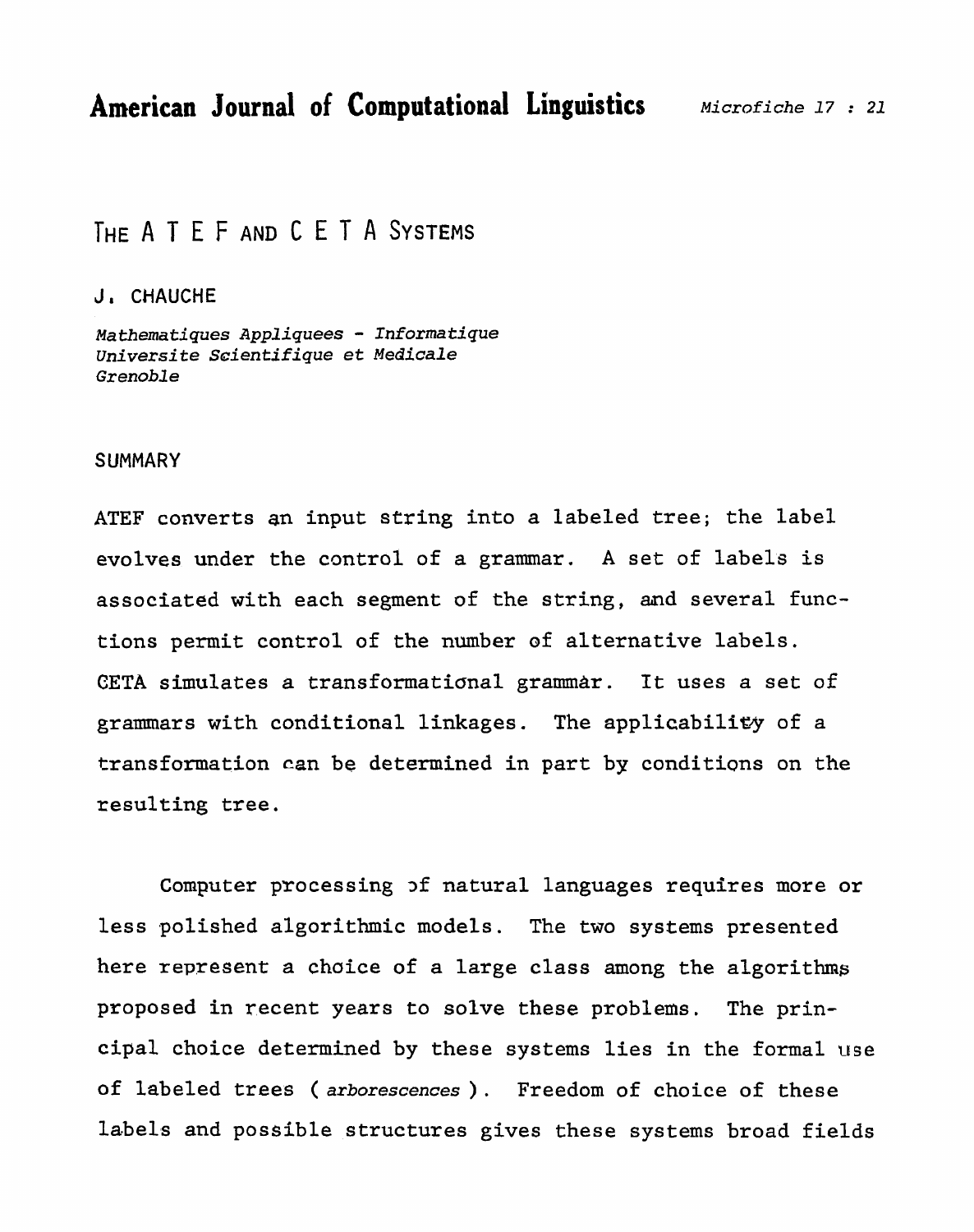of applications in several domains and notably in that of the automatic processing of natural languages. The ATEF system has the purpose of transforming a string of words into a tree which is manipulable by the CETA system. The definition of labeled trees determines what objects CETA can manipulate and the objectives of ATEF. This note therefore begins with the definition of labeled trees. To obtain a tree of this type beginning with an input string, **ArEF** uses a dictionary and a finite-state grammar. The result of this system can be manipulated by CETA in order to obtain the desired type of structure. The example **of**  analysis given here shows the possibilities of the CETA system with two different manipulative strategies: search for constituent or dependency structure .

# 1, LABELED TREES

A **rree** is a set of points with which is associated a structure, that is to say a relation having the properties:

> The relation between two points is directed (one point depends on the other)

A point Cannot depend on a point belonging to its own descent set (the descent set of a point is the set of points that depend on it, the points that depend on them, etc. )

A unique point descends from no other.

It is possible to draw a tree placing below a point all of its descendants, linked by lines. **(See** the example on the next frame. )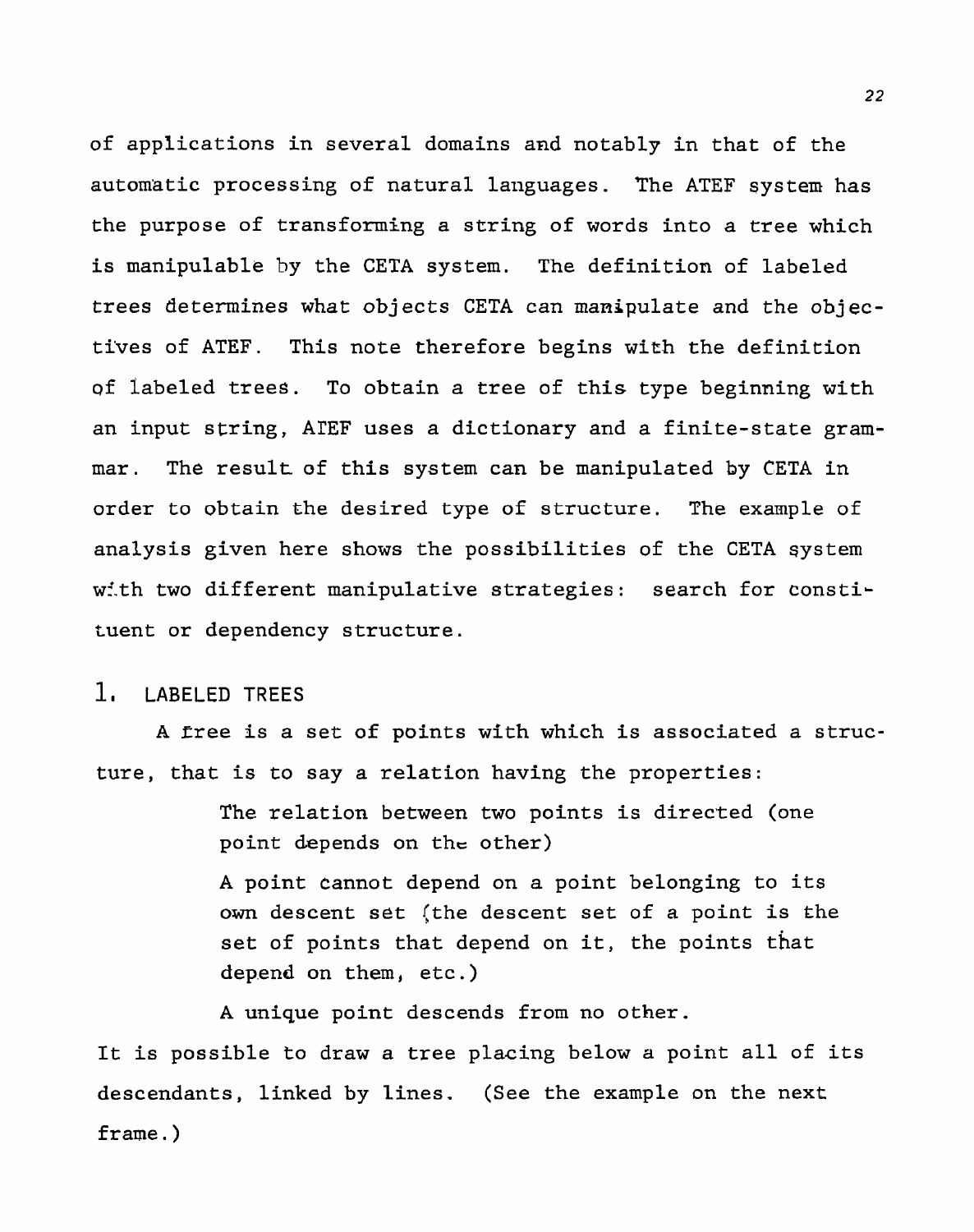

**<sup>A</sup>**labeled **tree is a tree such that with each of its points is associated a lab-el This** label **IS** formed **of a set of data. The figure below represents a labeled tree.** 



# 2: THE ATEF SYSTEM

**The purpose of the ATEF system is to transform an input sming of words** into **a** labeled tree, **each word in the string possibly,leading to one or several points in the final tree (ambiguity). The determination of the label originating in an input word results from its analysis. This analysis proceeds by segme~tation of the** input **word** according to **elements** from different dictionaries. A correct segmentation therefore gives. **a** label **for a** point **of** the final **tree** . Tn **advance of any.**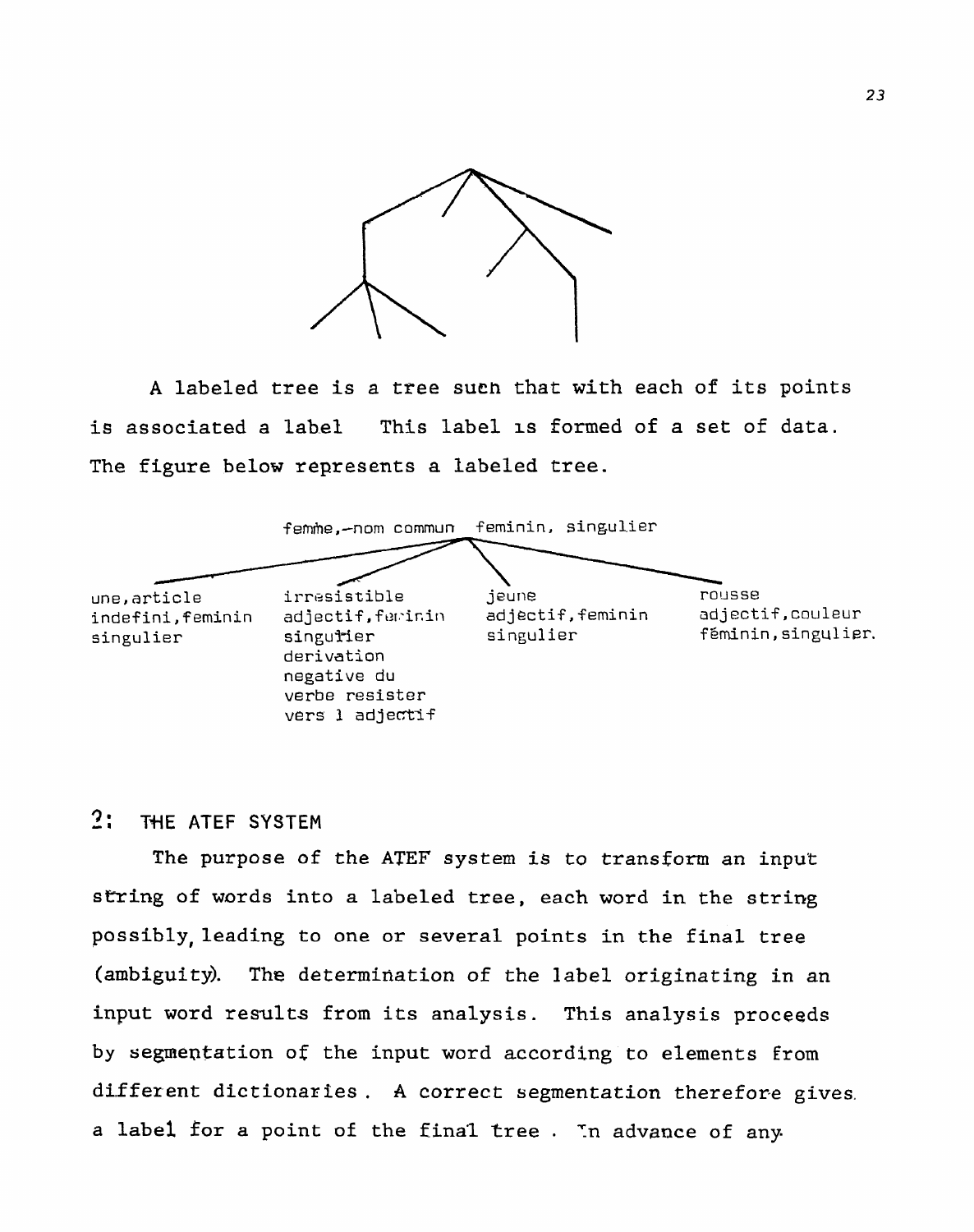**analysis, the definition of the elements employed in the composition of different labels is** required **and is supplied by two Eiles called variable declaration files.** 

**A label will consist of a set bf variables.** Each **variable must be defined with its set of possible values. Thus if one defines the variable "category" the set of "categories" that can be used must be specified.** The **set is** written

**category** = **(NOUN, ARTICLE, PRONOUN, ADJECTIVE, VERB,** ...) **(A constraint requires that the** name **of a variable must not be**  longer than 7 characters. Thus the preceding variable could be  $\text{written, for example, CAT = (NN, ART, PRN, ADJ, VRB, ...)}$ 

The definition of a particular label consists in an enume**ration of the variables relevant to** the **label. A** set **of labels**  can **be predefined and is collected in a so-called format file. The ATEF system analyzes the words and thus employs dictionaries**  A dictionary is a set of segments (character strings), with each **of which is associated a label, a processing pointer, and a lexical unit pointer. The processing pointer specifies the particular process which must be associated with the segment.** 

The analysis of the **input word by the ATEF system resides at** first **in a label processing, that is to say in an evolution of the empty label toward a final label characteristic of the analyzed word This evolution is controlled by the grammar, which at each moment has access to two labels. the label being developed (noted by the symbol C) and** the **label associated** with **the segment which was read in the dictionary (noted by A)** The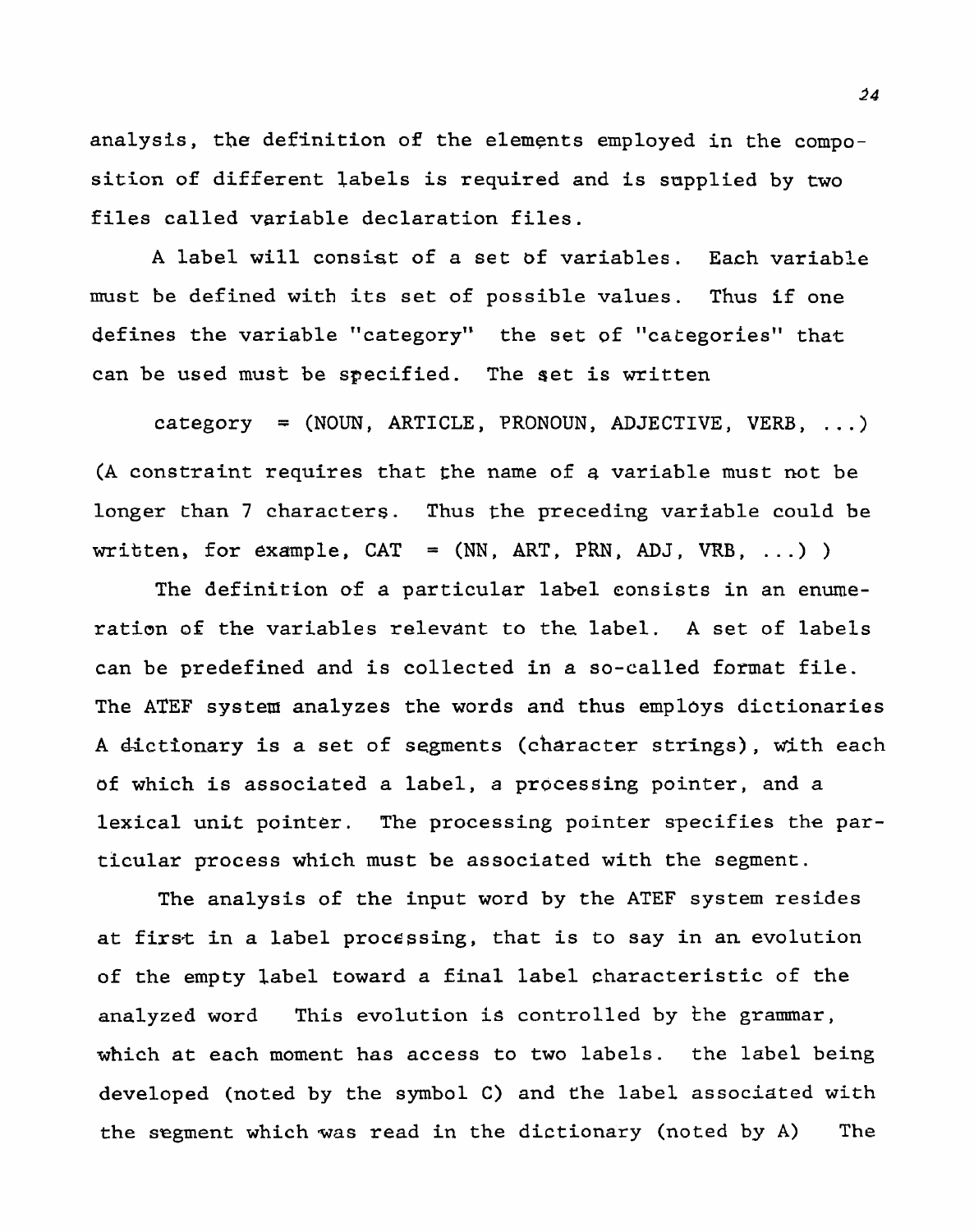**analysis of a word aims to produce a segmentation of** the **woru simultaneously compatible with the segments of** the different **dictionaries (the word must be an assembly of dictionary segments) and compatible with a correct evolution of the grammar Thus the segmentation of the input** ~ord **is tighcly bound to the evolution of the grammar which controls the coherence of the segmentation In the course of a segmentation operation the state of the system takes into account for the** analyzed word

> the label **resuLting from the analysis of** the segments already obtained for this word **the label associated** with **the segment** found **in a dictlonary the remaining characters of the input word the complete form of the input word**

**Thus for example in the course of the analysis of the word irresistible and after analysis of the segment** "ible" and in the course of reading the segment 'resist" the **following erements are obtained** 

- **C the label resulting from the analysis of "ible" This label contains for example the** variable **derivation with value verb-adj, the variable gender with value masculine and feminine, the variable number with value singular.**
- **A the label associated** with **the segment''resist**  This **label coatains notably the lexical unit "resister", the varlable category with value verb**

**The character\$ IR** 

**The complete form IRRESISTIBLE**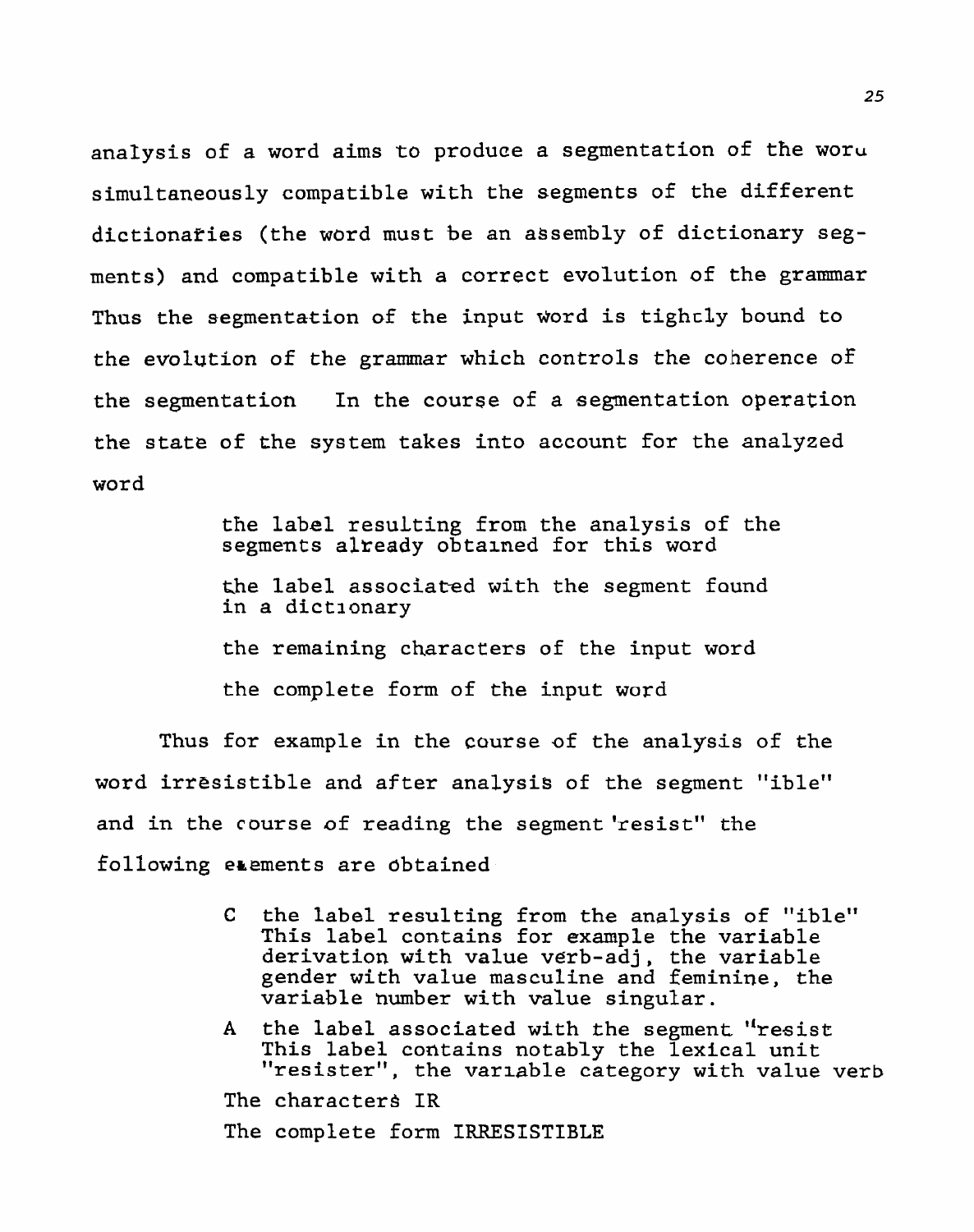The purpose of the grammar is to permit or prevent the evolution of label C starting wlth label A Here, the **label will evolve** and obtaln the variable category **wlth** value adjective. **A** rule associated with the segment "resist" **by means of**  its pointer will therefore describe this evolution of the label C. When no evolution of the label **C** is **possible,** the corresponding segmentation is blocked and considered nonsignificant.

The set of labels plays a **fundamental role** in this system and forms the set of states of the finite state transducer **corresponding to** the logical **model** of **the system** Each coherent segmentation of a word (a word can **have** several coherent segmentations leading to ambiguities) provides a labeled point in the final tree Three elements are fundamental to the system

> the choice and evolution of the segmentation the calculation of the set of labels associated with a word

the positioning of the labeled points created by the analysis of a word in the final tree

The choice and **evolution** of the segmentation has **to** do with **the sequence of input characters. The segmentation forces,**  above all, a prior linguistic choice. Thus with the segment "UN" two possibilities can be conceived

> **either accept "UN E"** as a coherent segmentation or have the segment "UNE" in the dictionary and **refuse the segmentation** "UN El'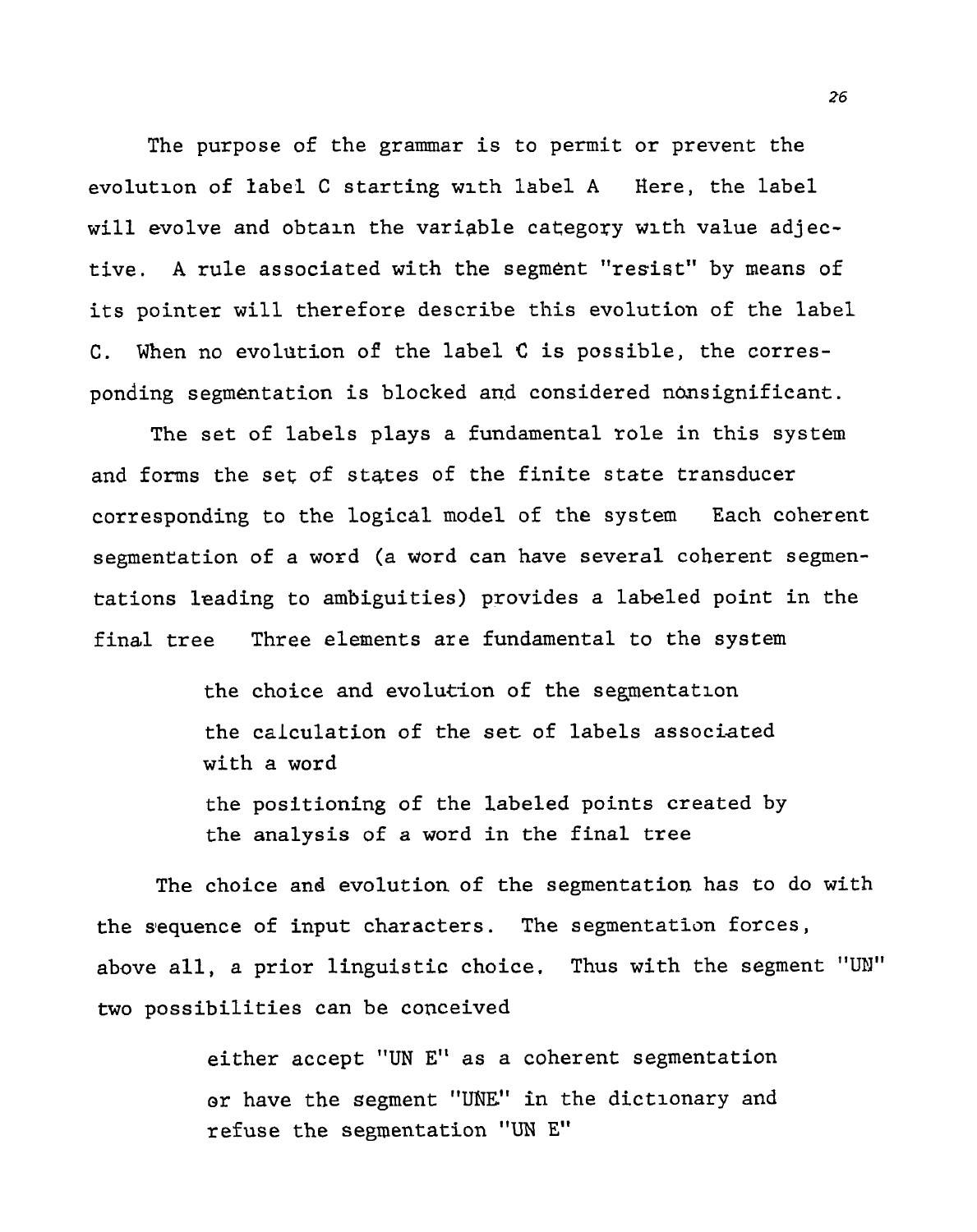For each initial form several segmentations are possible to arrive at the same results and only a linguistic study of the phenomena permits a decision on the strategy to be **adopted.**  In any event, this strategy is left to the user of the system In the course of a segmentation the system can operate directly on the nonsegmented chatacters in order to force them into a "canonical'! form. **Thus** in **the case** of **the** word reel several possibilities arise to accept a word like realite

> put the segment "real" in a dictionary as well as **the** segmenf "reel", **the** former will generate words like realite, irrealite, **etc.**

put the single segment "reel" in the dictionary and the analysis of the word realite will follow the schema

> realit& => 1st segment **found** "lte", **remainder** "real" modification réal ->réel => 2nd segment found "réel" segmentation "réel ité"

**N** B In **thls** analysis, it is to be noted that the search for successive segments is performed from left to right **£ox** the input word. This depends on the **strategy** adopted **and, for a** given use, **the**  direction of the segmentation of a word can be either left to right or right to left.

To avoid a proliferation of possible segmentations and therefore of possible solutions, several functions provide for intervention in the segmentation A first possibility is offered by **the management of** the dictionaries In fact, the system **includes**  several dictionaries and after isolation of each segment the system can "open" or "close" a dictionary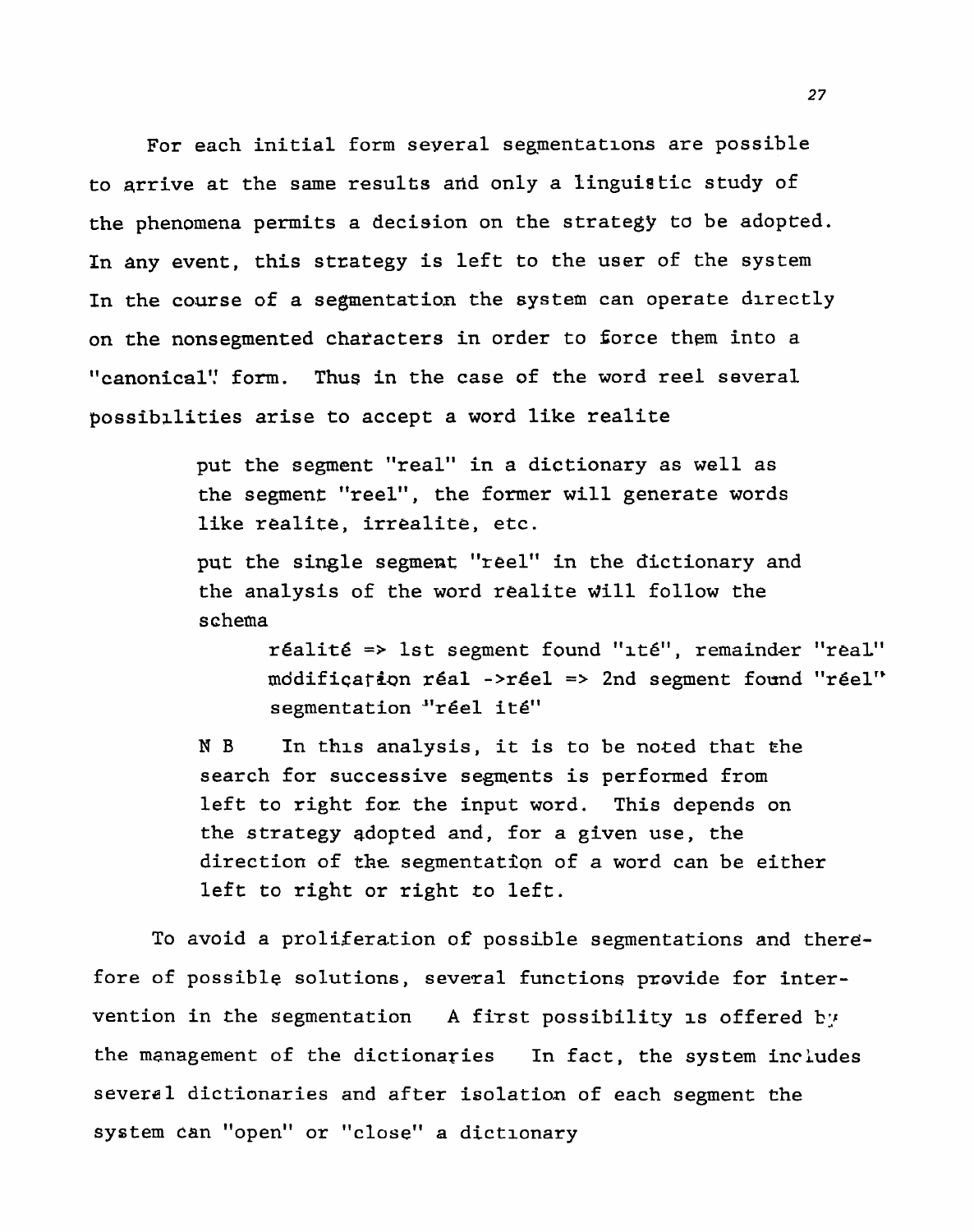This method makes it easy to avoid, for example, looking **€or** two consecutive prefixes. Another mode of **intervention**  which is more direct, is provided by the presence of functions acting **on the enumeration procedures** by **which the** system counts **~ff** solutions. For example, the system analyzes all possible segmentations starting with a given segment beginning with the segmentations containing most **characters.** An intervention **at**  this level **makes** it **possible** hot to **analyze but** to reject **sub**segmentations of a segment. The analysis of the segment "UNE" can, for example, reject the analysis of the subsegment "UN **E"**  (Observe that the segmentation of the word "chacune" will then be obtained as CHAC UNE because the segmentation CHACUN E will be rejected as a subsegmentation of "UNE" This problem can easily be resolved because these **functions** appear in the rules of **the**  grammar and are consequently conditional. One can at the **same**  time forbid the subsegmentation "UN E" in the word "UNE" and authorize this segmentation in the word "CHACUNE")

The calculation of the set of labels associated with a word **is produced and** controled **by** the grammar. This calculation corresponds above all with a **conditianal** modification **of the** label C or current state starting from the label A or argument state. **The** condition for the evolution of this label **is such that if no**  evolution is possible then the corresponding segmentation is rejected. This condition can refer to the labels of the preceding **analyzed** words and **can** condition its result on the analysis of the following form. Thus for example **in the course** of the analysis of the word "LA" in the sequence **"il la** voit", the

28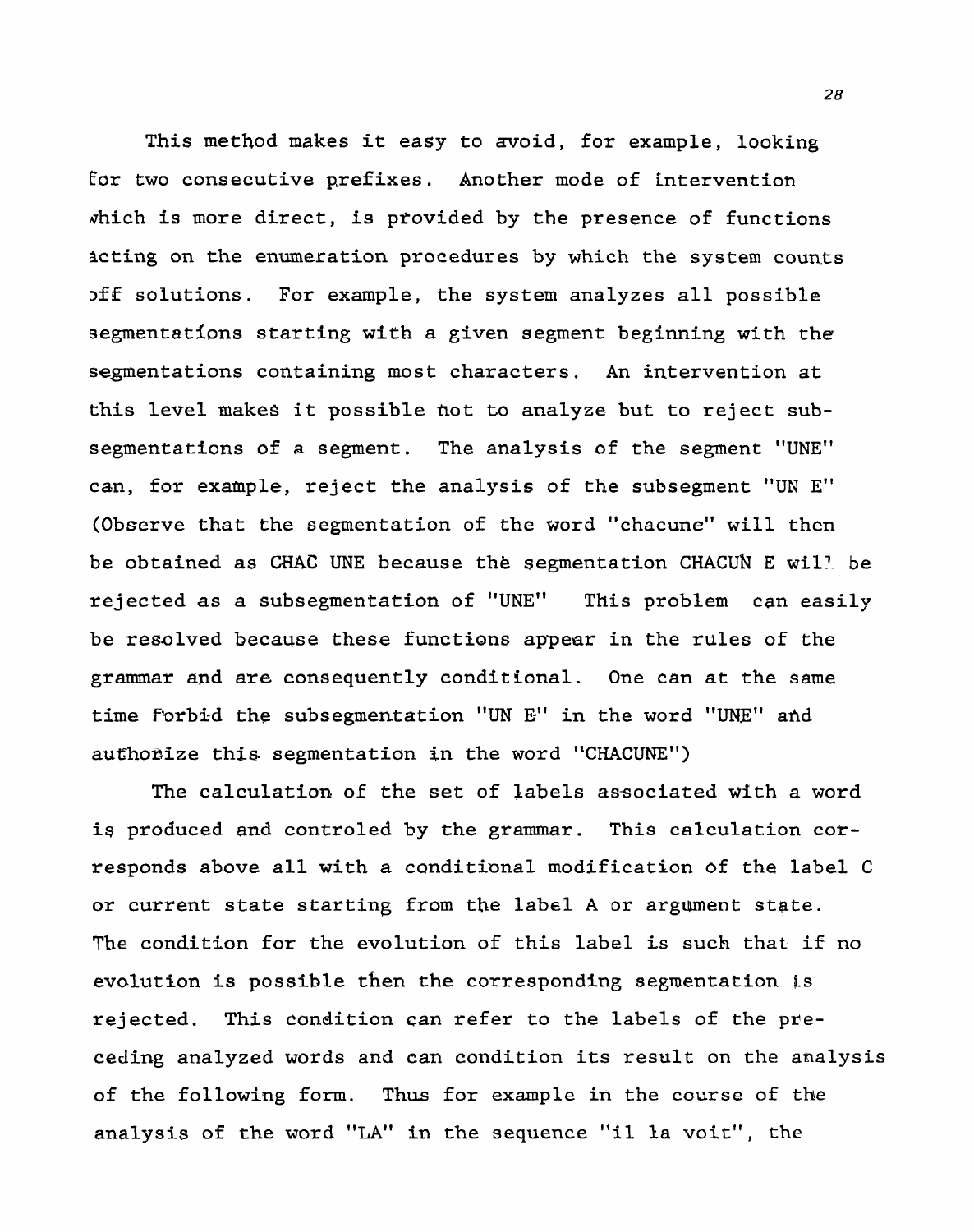**segmentation taking "la" as article can be rejected. The** trans**fer of information to** different **labels** can be **realized through assignmenttothe following label S. When this label has been** 

**assigned in the course of** the **analysis** of a **word** the **analysis of the** follow'ing **word will begin with the assigned label instead ef the null label.** 

The **final result of the system is a labeled tree. With no supplementary specification in the course of analysis, this tree appears in the following form:** 



The solution for a sentence (phrase) consists of a string **of labels (one** for **each word of** the **sentence), each of which represents an interpretation of a ward of** this **sentence. In this case, the sentence is** *not* **structured; simply the ambiguities are sepa~ated. Th** the **course of** the **analysis of the words, a**  first sketch of a construction can be made and give as result a more **developed tree. These functions specify the position that the point to which** the **calculated mask applies must take in the final tree. This position is determined in all cases below a**  point **w, and is relative to** the **root (first** point **on the** left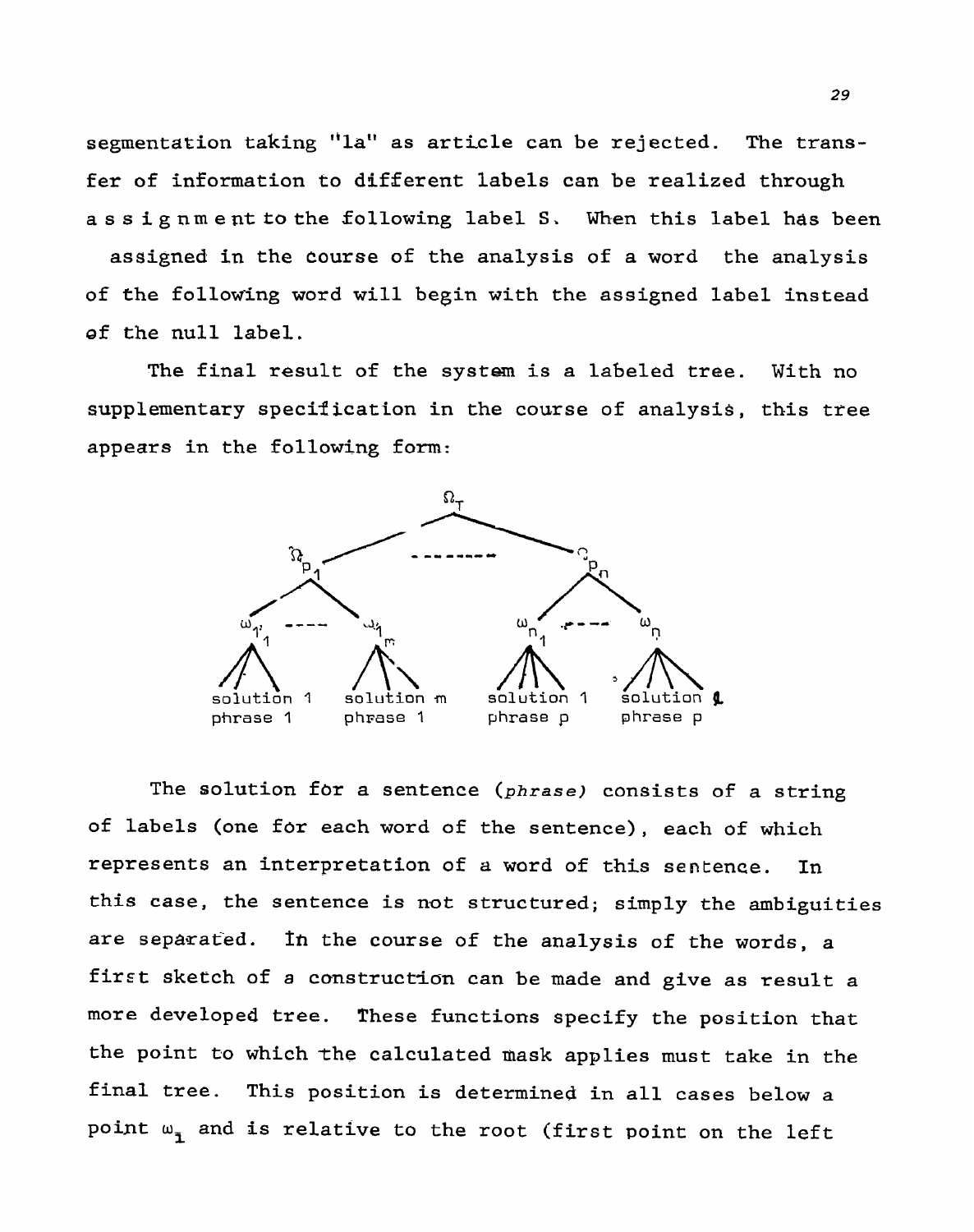below  $\omega_i$ ) and to the rightmost point of the tree already con**structed. Thus this point can become itself the root, the rightmost leaf, etc.** 

**With, for example,** the **analysis of the string "une belle maison", we can. have** 

> **11 during the** analysis **of une", no** tree **during the analysis of "belle", the tree eontains the single point "une". A function can render the point**  "belle" as **root** and **give** belle

**une during the analysis of "maison", if the constructed tree is belle,. a function can provide for swapping** 

**we** 

the **root with** the occurrence in work and give **the tree** 



**In this case, the result** for **the system** will be

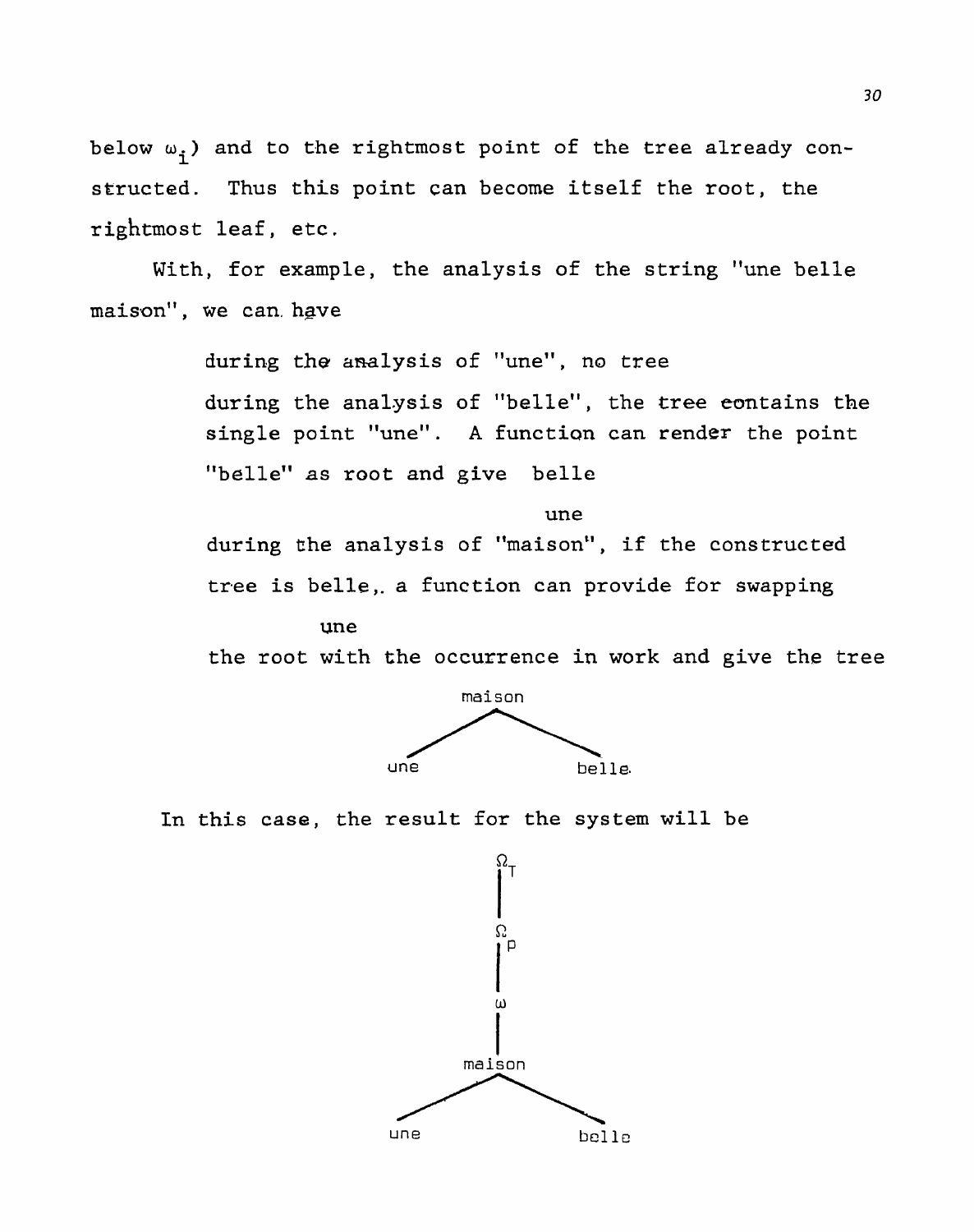## **5, THE CETA SYSTEM**

The CETA system provides for writing and simulating a **transformational grammar. This system manipulates labeled trees of the type described above (labeled trees produced by the** ATEF **or other system). To construct a transformational grammar with this system two complementary elements are necessary:** 

> **the set of rules used defines the set of prfmitives of the system for a given application The set of grammars** and **the** definition **of** their **linkage defines the mode of use of the primitives**

**The definition of a transformation rule defines a mode of potential transformation of the tree** considered. **A rule is de**fined by a lefthand part representing the subtree to be modi**fied and a** righthand **part** defining the **resulting subtree. For example,** let the **following be two rules:** 

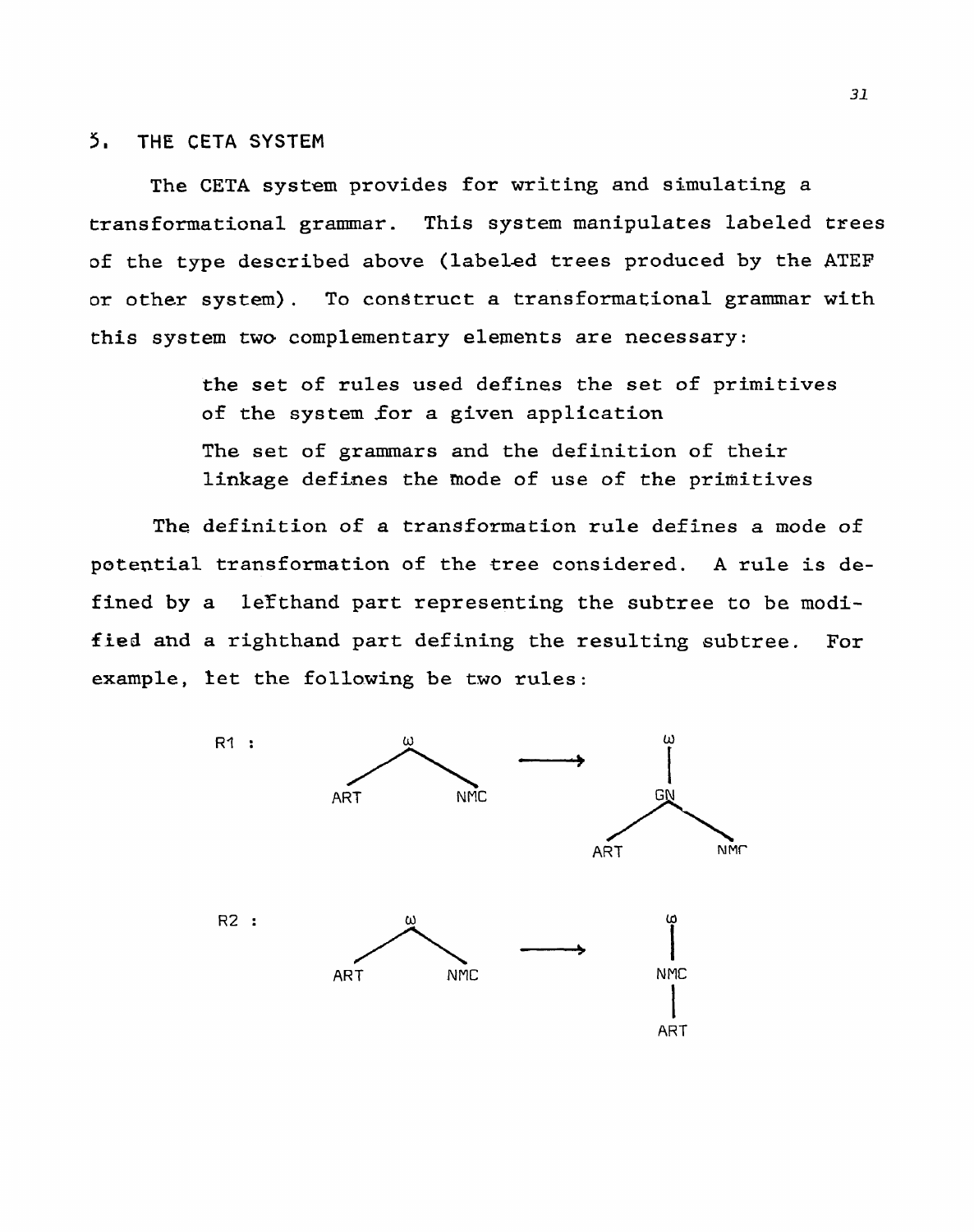**On the tree** resulting from the **analysis by** the **ATEF system of** the **senterice** "une irresistible **jeune femme rousse", we** will **have** the following **applications:** 



In fact, the definition of a transformation can call on a hierarchical **set of subtrees. In** the **example taken here, the**  input **tree is not very "deep" and most often only one-level trees are applicable. However, in** the **course** of **development of a** cornplete structure, the considered tree is arbitrary and the defini**tion of a complex transformation constructed beginning** with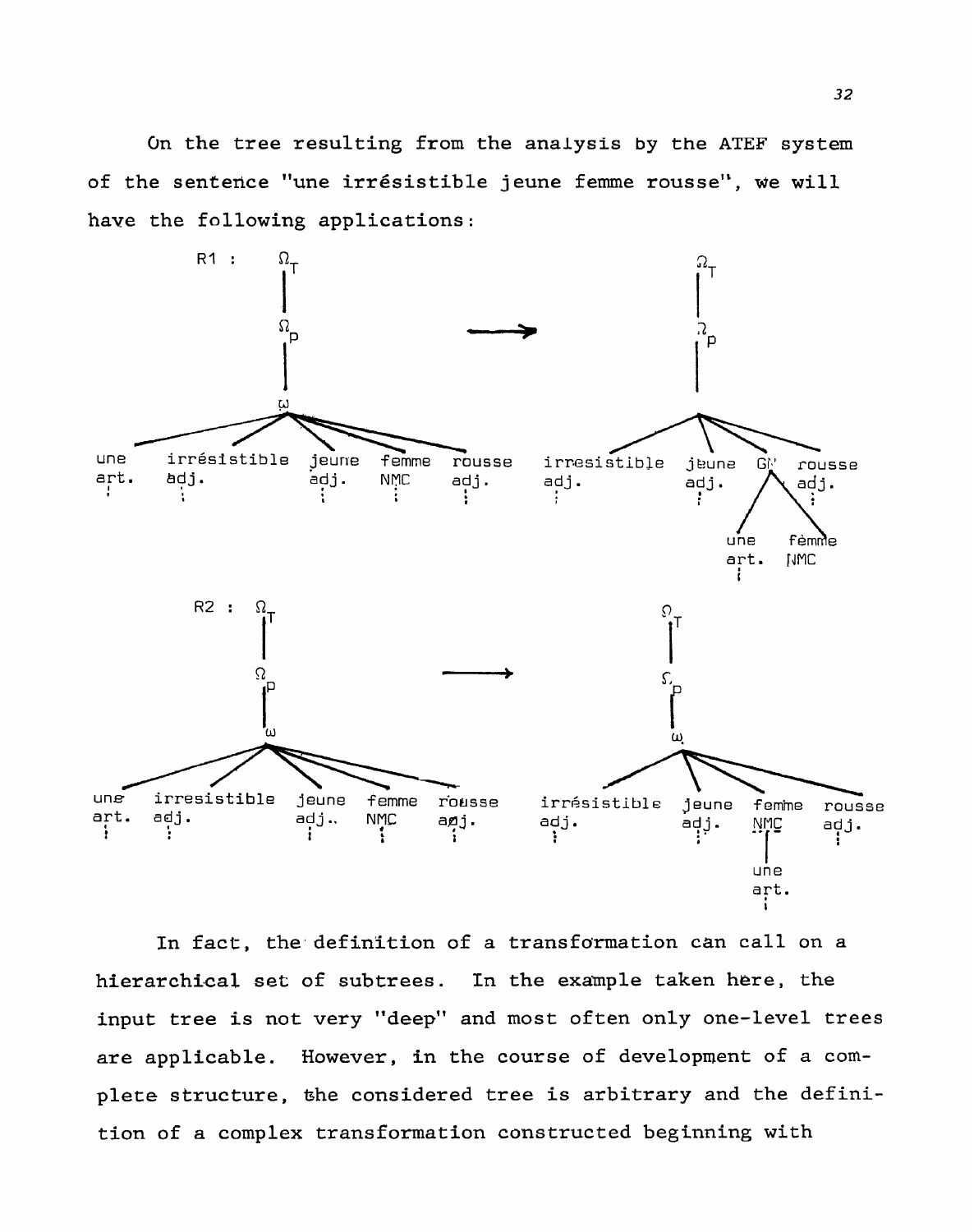**several subtrees is very refined. The subtrees defined in a rule can likewise be considered.** ordered **or unordered Let rule R3 below be considered as unardered:** 



**Several apprications of this rule are possible on the same**  input as before.

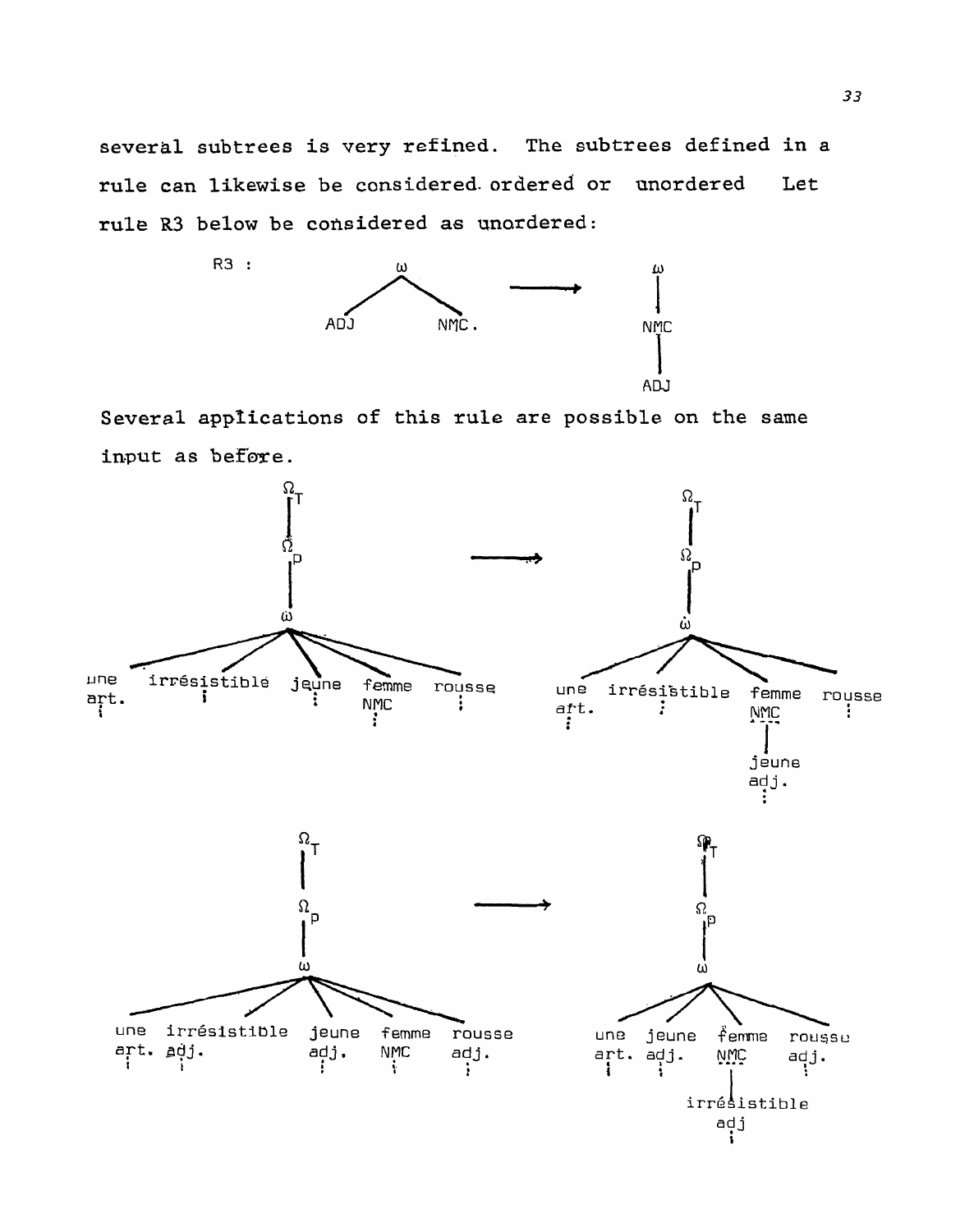

The linkage of the different rules previously described is defined by the set of elementary grammars. An elementary grammar consists of ordered rules. A rule  $R_i$  will be applied prior to an  $R_i$  if the order of  $R_i$  is less whan the order of  $R_i$  An elementary grammar has furthermore a mode of execution. An elementary grammmar unitarily executable is such that its result will be obtained after an application of **a** part of the set of **rules** mentioned. (An application of the rules mentioned can cause to appear new possible applications which will not be performed in this case.) Another mode of application of an elementary grammar is exhaustive. In this mode, the set of rules of the gzammar will be applied up ro the maximum but the application of a given rule has the effect of eliminating it from this elementary grammar. (That is, for a given point.) With this second **mode** of application, the number of possible steps for a given tree is always finite. Within an elementary grammar which is unitarily or exhaustively exechtable, the presence of recursive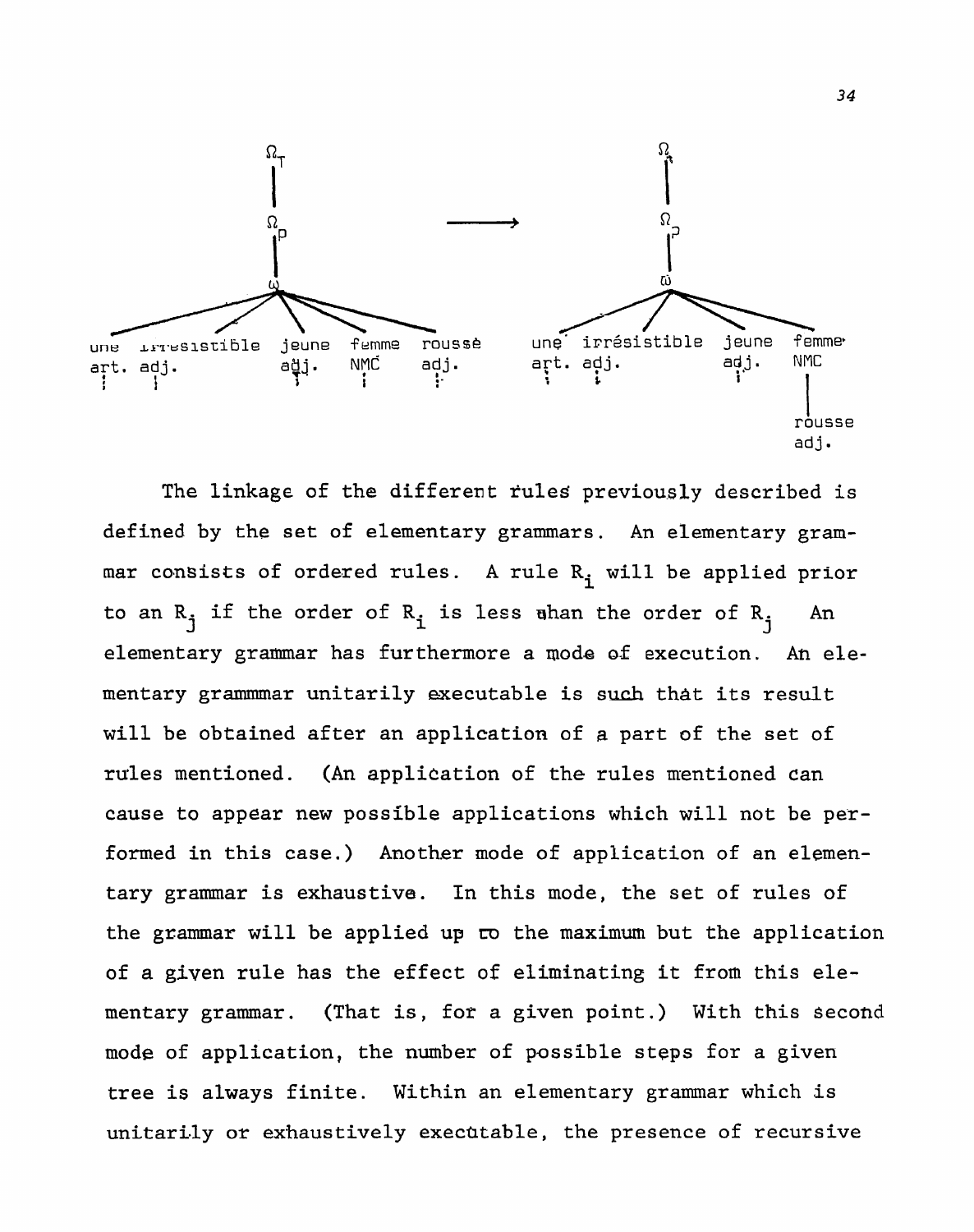**rules makes. it possible** to obtain complex constructions by **simulating** repetitive **procedures. A recursive rule is** charao**terized by a call to a new grammar** (which can **obviously** be **the**  same as that in which the recursive rule is found). The result of'the **application of a recursive rule consists of** the **tree**  obtained **after transformation** by **the called grammar** of rhe tree **transformed by the rule in question.** 

**For example, let R3 and R2 be** the-rules **previously described.**  The elementary grammar G consisting of these two rules will **furnish as result,** 

> **In unitary mode: application of R3. (Priority is given by the order of** enumeration of the rules.)



**In exhaustive mode: application of R3 then R2. (figure** at top of **next frame)**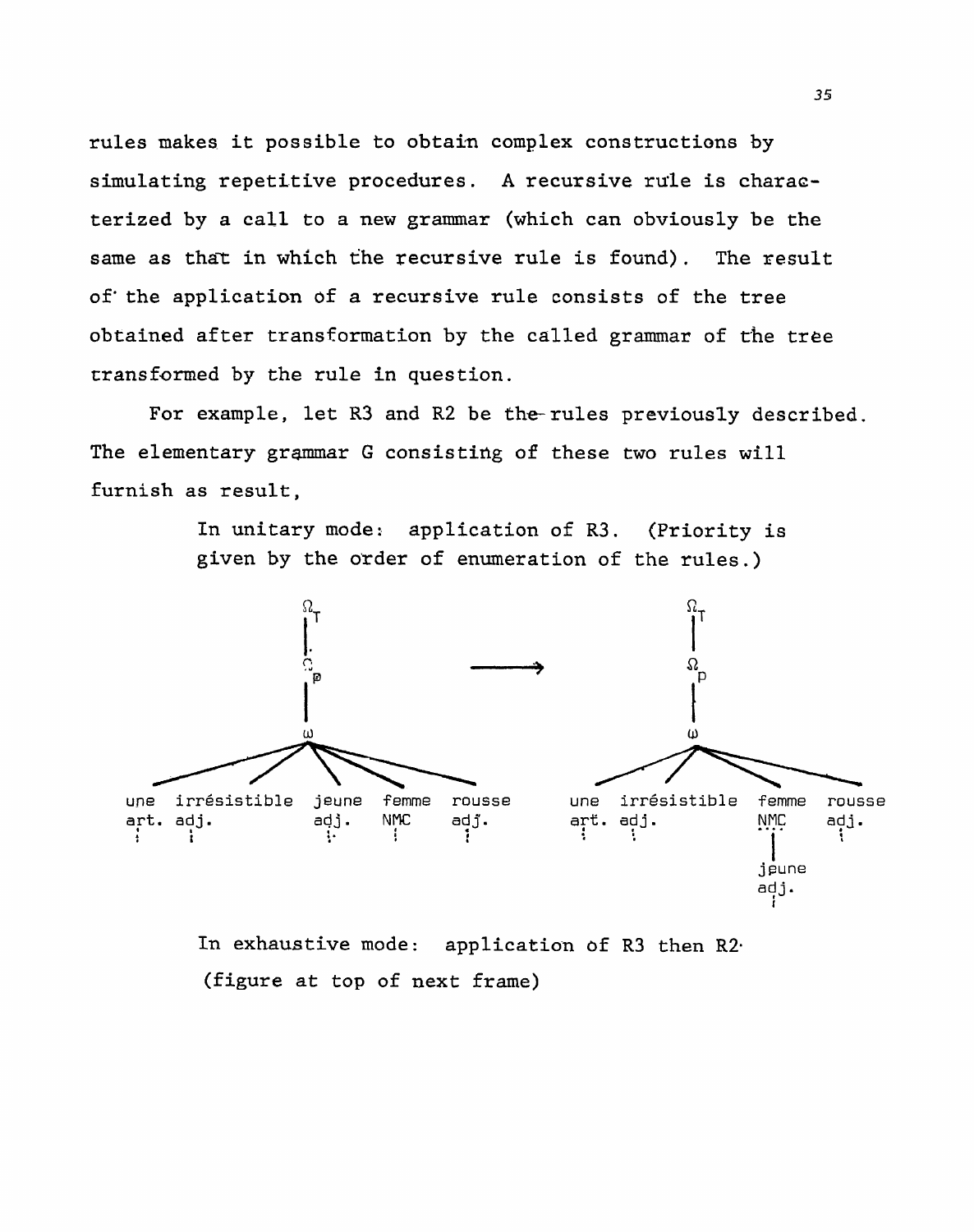

With **Grammar G' containing rules R3 and** R2, **but specifying**  that R3 must be recursive and call G', we have:

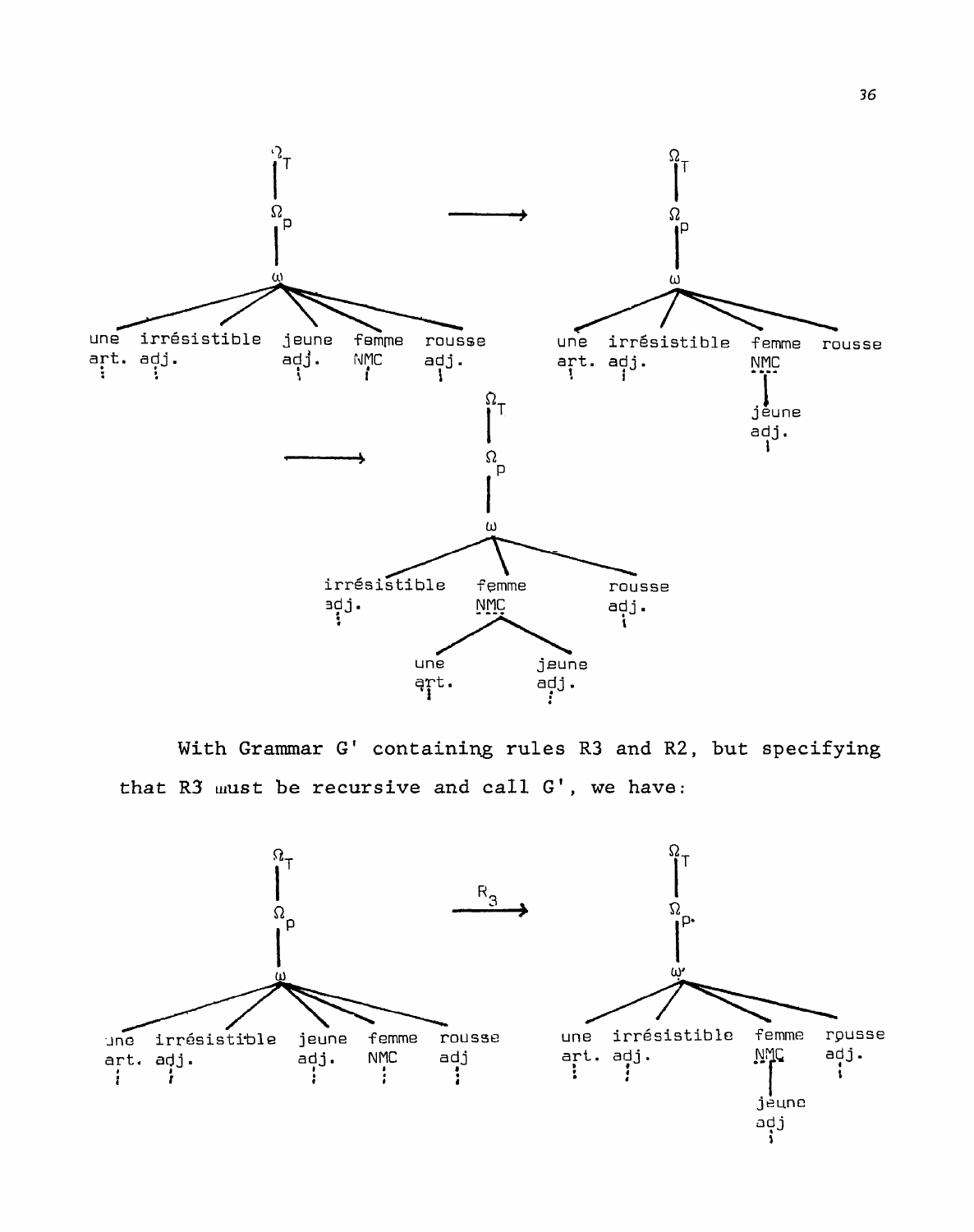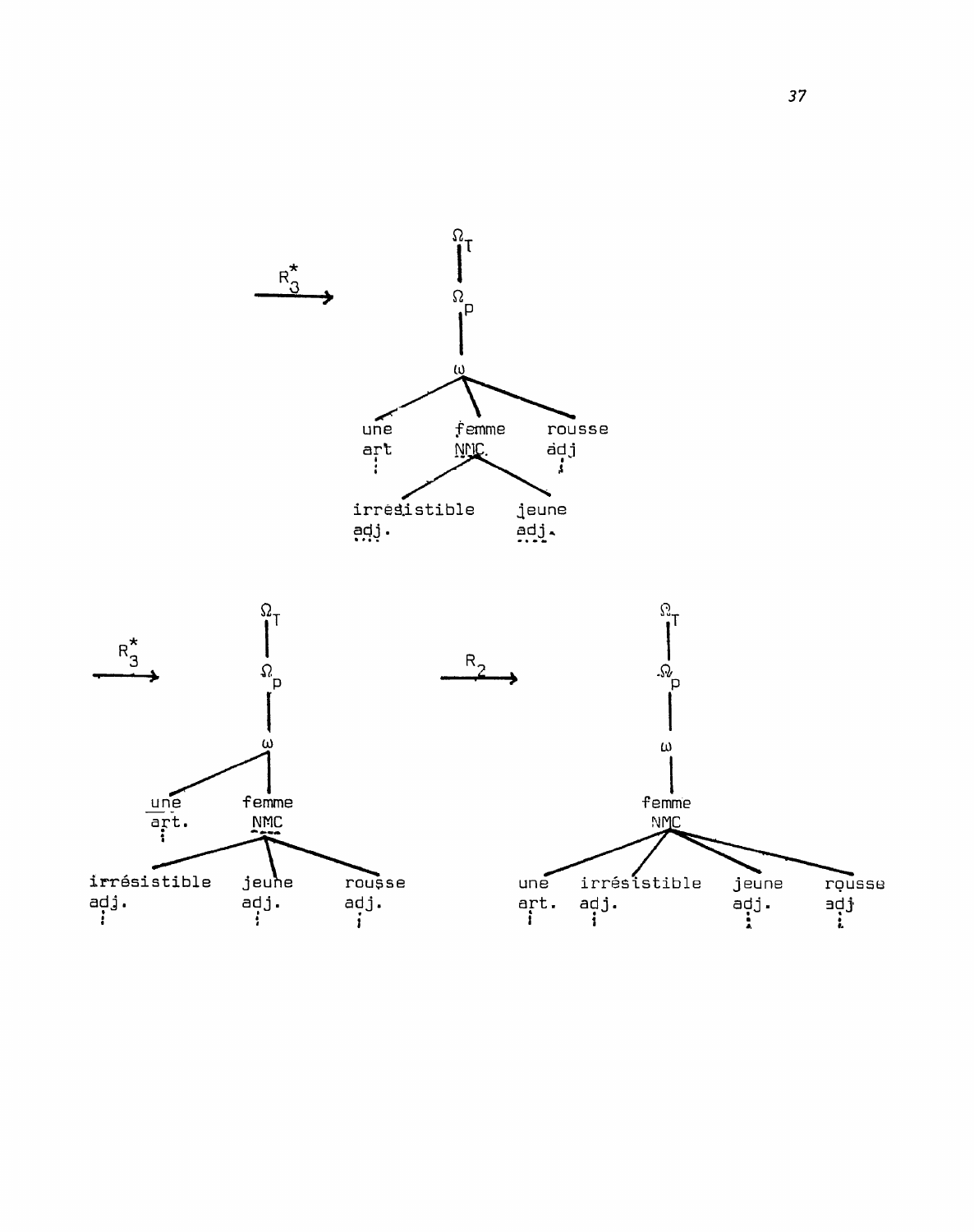Application of rule R3\* corresponds to the recursive call of this rule, terminating when the rule is no longer **applicable.** 



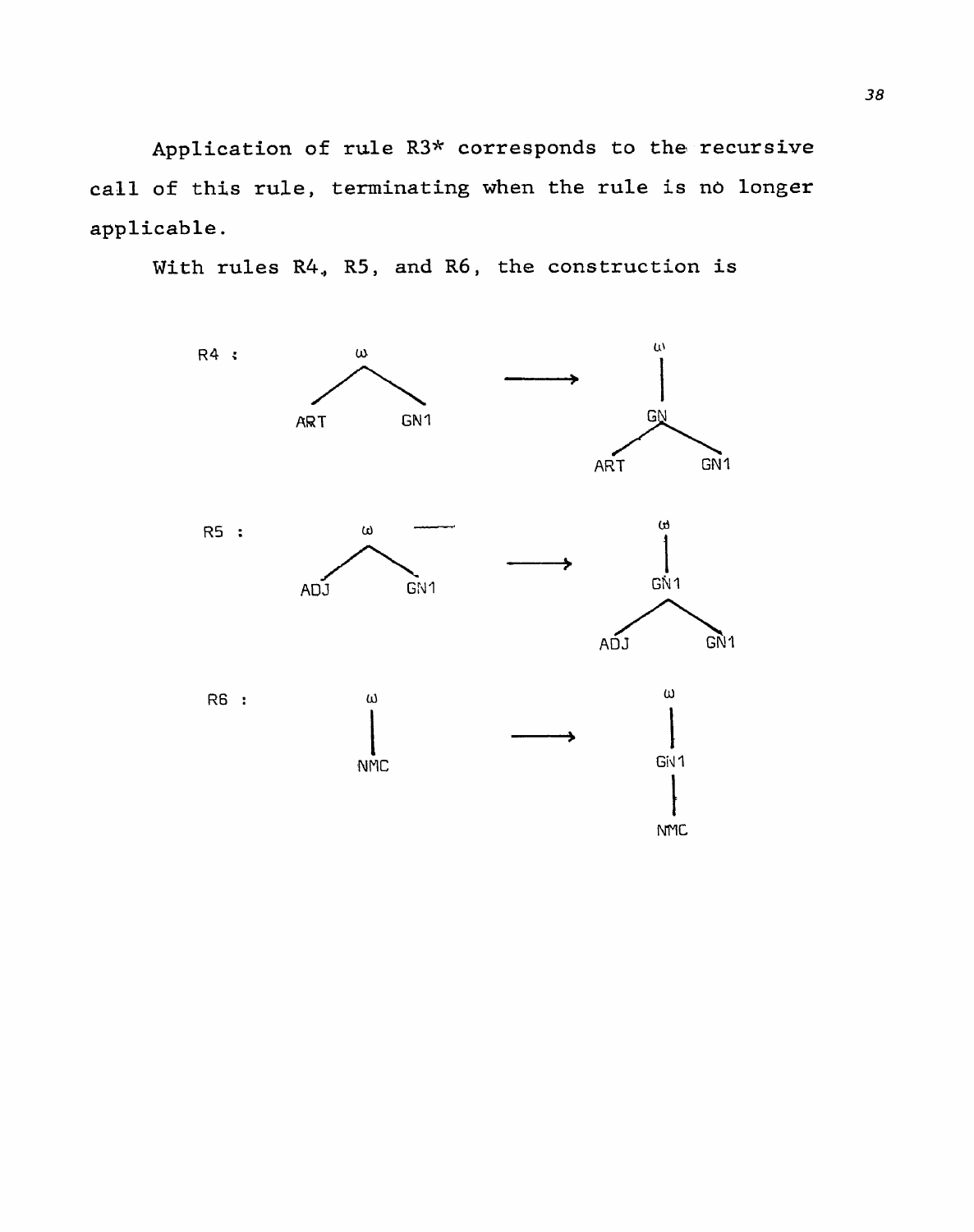

The definition of a CETA grammar consists of a set of **elementary grammars and a conditional linking procedure over**  them. The linking must be such that the corresponding graph **is loop-free. An elementary gxamar from which no linking is possible yields as result** the **input tree** in **place of the**  transformed **tree.** This **procedure permits one to obtain a methad of analysis involving several** criteria **of acceptance,**  each **consisting** in the **presence** of **a** tree schema in the **terminal tree.**